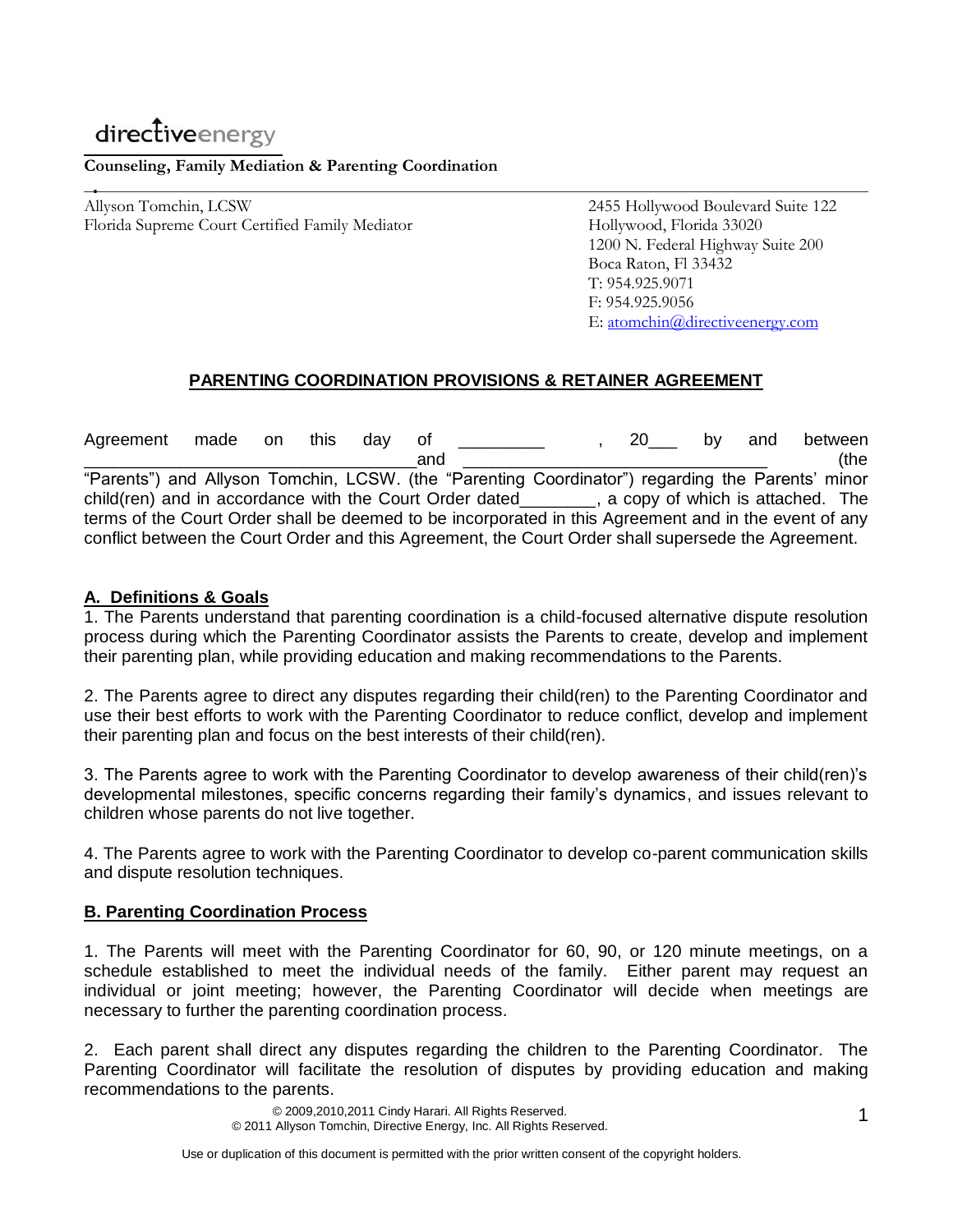3. Appointments may be more frequent at the beginning of the parenting coordination process. As the Parents develop effective communication and problem-solving skills, the necessity for meetings with the Parenting Coordinator should decrease. Ultimately, the Parents should develop the ability to resolve issues amicably and efficiently on their own, without involvement of the Parenting Coordinator.

4. The Parenting Coordinator shall assist the Parents by monitoring implementation of the parenting plan and facilitating resolution of disputes concerning the plan. The Parents shall use their best efforts to make parenting plan decisions that are the best interests of their child(ren) and to understand the other Parent's and child(ren)'s points of view.

5. The Parenting Coordinator may provide detailed guidelines or rules for communication between the Parents, and may monitor communication accordingly. The Parenting Coordinator may modify the communication guidelines at her discretion.

6. If necessary, the Parenting Coordinator may temporarily serve as an information conduit for communication between the Parents to attempt to minimize the child(ren)'s exposure to conflict as a result of any overt or subtle hostility between the Parents.

7. If agreed to by both Parents in writing, the Parenting Coordinator will decide how a particular element of the parenting plan will be implemented including, without limitation, the frequency and length of a specific timeshare, a temporary change in the parenting schedule, a holiday or vacation plan, logistics of pick-up and drop-off, suitability of accommodations for the child(ren) and issues regarding stepparents, extended family and significant others.

8**.** If agreed to by both Parents in writing, the Parenting Coordinator shall modify the parenting plan, however no such modification shall relate to child support, relocation or any other substantive element of the parenting plan. The modification shall be subject to court approval, if necessary.

9. Parenting Coordination is not a crisis service**.** Meetings are scheduled during the Parenting Coordinator's business hours. The Parents are expected to discuss concerns regarding their parenting plan at the meetings.

10. No third parties, including, but not limited to, the Parents' child(ren), attorneys, counselors, accountants, parents, spouses, partners, or significant others, shall attend any parenting coordination meeting unless such attendance is requested by the Parenting Coordinator and agreed to by both Parents prior to the meeting.

11. The Parenting Coordinator is not the Parents' or their child(ren)'s attorney, mediator, psychologist, arbitrator, custody evaluator, guardian ad litem. The Parenting Coordinator's role is active and specifically focused on helping the Parents work together to create, develop and implement the parenting plan while minimizing the conflicts to which the child(ren) is exposed due to any hostilities between their Parents.

12. Electronic equipment including, but not limited to, cell phones, cameras, tape recorders and video recorders, are not permitted at the parenting coordination meetings for purposes of recording the meeting.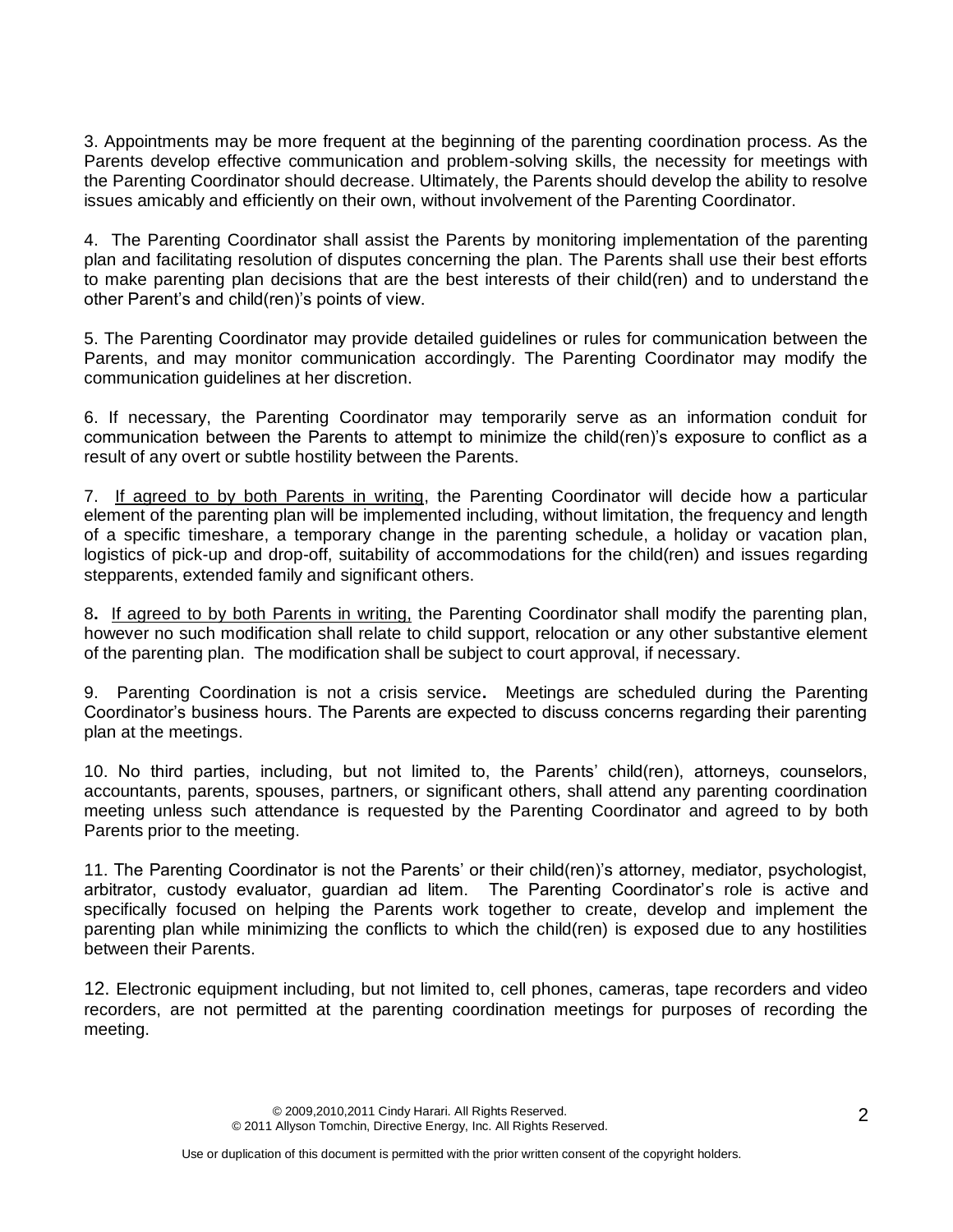13. Any Parent(s) appearing to be under the influence of alcohol or drugs, in the sole discretion of the Parenting Coordinator, shall not be permitted to participate in a Parenting Coordination meeting, and will be asked to and expected to leave the meeting immediately. Such Parent shall be liable for payment of the Parenting Coordinator's full fee for the meeting,

# **C. Access to Information; Confidentiality & Exceptions**

1. Within five (5) days after signing this Agreement, the Parents shall provide the Parenting Coordinator with copies of all signed or pending documents regarding their proposed or existing parenting plan. In addition, the Parents shall provide the Parenting Coordinator with copies of all written, inter-parental communications (letters, faxes, e-mails) regarding pending parenting issues, as requested.

2**.** The Parenting Coordinator may request access to information deemed necessary by the Parenting Coordinator to execute her duties including, without limitation, school records and medical records. The Parents agree to sign any necessary releases of information for this purpose or, alternatively, object in writing to Parenting Coordinator's access to such information.

3. With prior consent as required by law, the Parenting Coordinator may communicate with the child(ren) or any other person(s) deemed necessary by the Parenting Coordinator to further the goals of the parenting coordination process. The Parents agree to sign any necessary releases for this purpose or, alternatively, object in writing to the Parenting Coordinator's access to such person(s).

4**.** All communication made by, between, or among the parents and the Parenting Coordinator during Parenting Coordination sessions are confidential. Parents may agree to waive the privilege of confidentiality by agreement that testimony or evidence be permitted. Parents cannot waive the child's privilege against disclosure. A waiver of confidentiality form is provided with this contract and may be signed after having your attorney review it.

- 5. Exceptions to Confidentiality. The Parenting Coordinator may testify and offer evidence
	- a) Necessary pursuant to report of emergency situation to Florida Statute 61.125(8).
	- b) Necessary to inform the Court of a history of domestic violence between the parties.
	- c) Necessary to identify, authenticate, confirm, or deny a written agreement entered in by the parties during Parenting Coordination.
	- d) Necessary to report the limited decisions of the Parenting Coordinator.
	- e) Necessary to identify an issue for resolution by the court without otherwise disclosing communications made by any party or the Parenting Coordinator.
	- f) Necessary to compel compliance with payment of fees and costs.
	- g) Limited to the subject of a parent's compliance with the order of referral to Parenting Coordination, orders for psychological evaluation, counseling ordered by the court or recommended by a health care provider, or for substance abuse testing or treatment.
	- h) To report the case is no longer appropriate for Parenting Coordination.
	- i) To report that he or she is unable or unwilling to continue to serve and that a successor Parenting Coordinator should be appointed.
	- j) To report the Parenting Coordinator is no longer personally qualified to serve.
	- k) To report that the Parenting Coordinator is not qualified to address or resolve certain issues and a more qualified Parenting Coordinator should be appointed.
	- l) To protect a person from future acts of abuse, neglect or abandonment.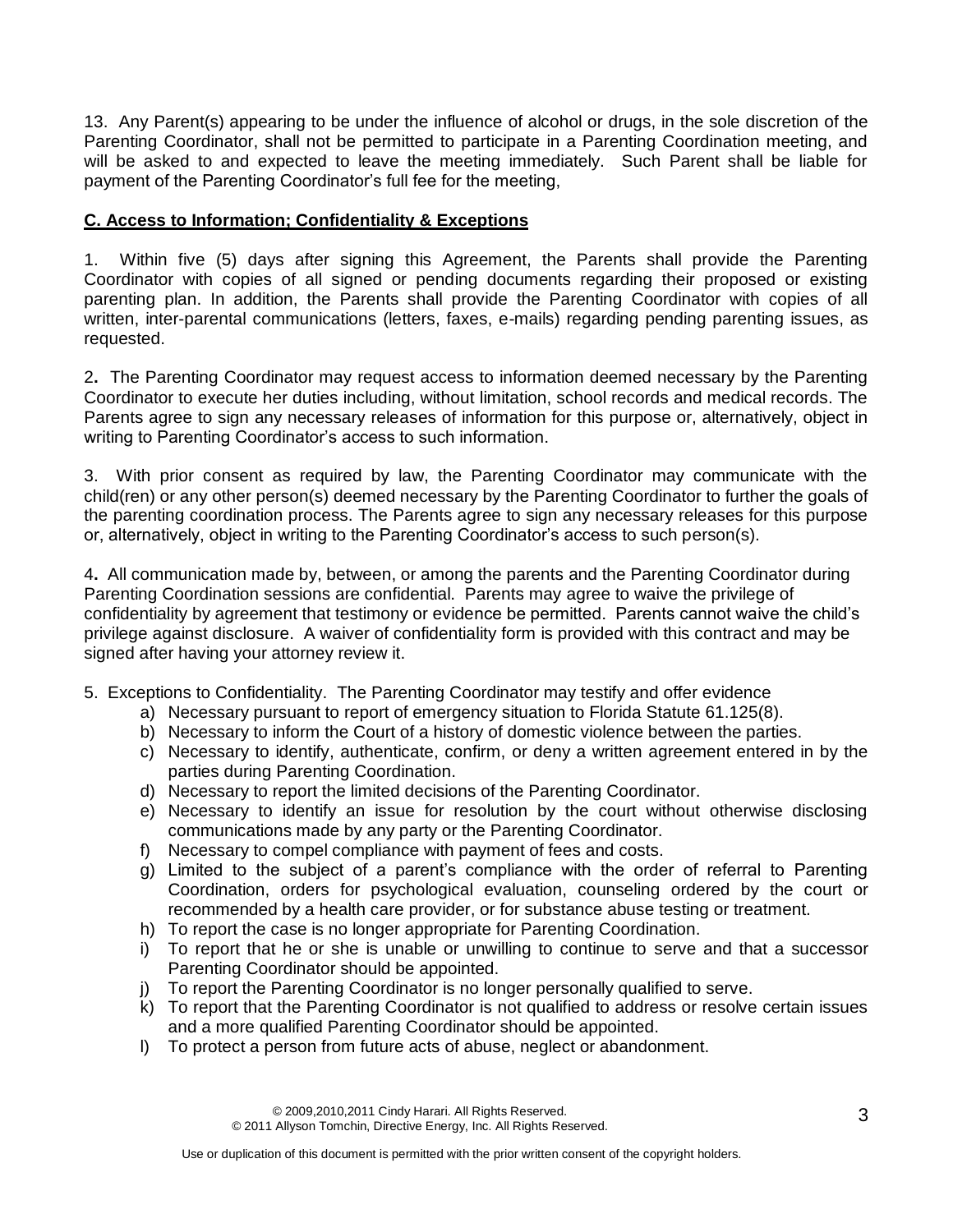6. Emergency Reporting Process. The Parenting Coordinator may report an emergency situation to the court either:

- a) Ex parte by affidavit or verified report
	- a. (a) a child will suffer abuse, neglect, or abandonment as provided in Chapter 39; or
	- b. (b) if a vulnerable adult will suffer abuse, neglect or abandonment as provided in Chapter 415; or
	- c. (c) a party, or someone acting on a party's behalf is expected to wrongfully remove or is wrongfully removing a child from jurisdiction (except to avoid domestic violence).
- b) With notice by affidavit or verified report if a party obtains a final order or injunction for protection against domestic violence or is arrested for an act of domestic violence provided by Chapter 741.

## **D. Parenting Coordinator's Retainer, Fees and Additional Charges**

1. At the time this Agreement is signed, the Parents shall pay an advance retainer to the Parenting Coordinator of his or her share of a total of ten (10) hours time. The advance retainer shall be used by the Parenting Coordinator for all services including meetings.

2. The Parenting Coordinator's fee for scheduled meetings is \$200 per hour. Unless otherwise agreed to in writing and signed by both Parents and the Parenting Coordinator, each Parent is responsible for 50% of the Parenting Coordinator's fee, unless otherwise stated in the Order of Appointment. See Court Order.

3. The Parenting Coordinator's fee for review of information and/or communication with anyone other than the Parents in accordance with this Agreement shall be \$200 per hour.

5. Unscheduled telephone calls to the Parenting Coordinator are appropriate only for child-focused emergencies and other extremely time sensitive information and will be billed as set forth in the preceding paragraph. Each Parent may schedule telephone conferences with the Parenting Coordinator at their own cost as set forth in the preceding paragraph.

6. Each Parent understands and acknowledges that because the Parenting Coordinator's meeting time is reserved exclusively for them, they are required to provide at least forty-eight (48) hours notice prior to canceling a Parenting Coordination meeting. In the event either Parent provides less than forty-eight (48) hours notice prior to canceling a Parenting Coordination meeting, the Parent responsible for such cancellation shall pay a cancellation fee equal to the fee for the time scheduled. Said payment shall be deducted from that Parent's portion of the retainer.

7. The Parenting Coordinator shall keep time records of hours expended on this matter and provide copies to Parents of their shared and their individual retainer upon request. When the retainer balance falls below three hours, the Parenting Coordinator shall notify the Parents via email and the retainer shall be replenished within five days. If the retainer is not replenished a letter of noncompliance shall be sent to the court. Any sums remaining after termination of this Agreement shall be returned to the Parents according to the percentages of their respective contributions. In the event either Parent does not meet their financial responsibilities, a letter of non-compliance will be sent to the Courts.

8. In the event the Parenting Coordinator is summoned by either Parent to appear for deposition or as a witness in a hearing or at trial, the Parenting Coordinator's fee shall be \$250 per hour for file review and